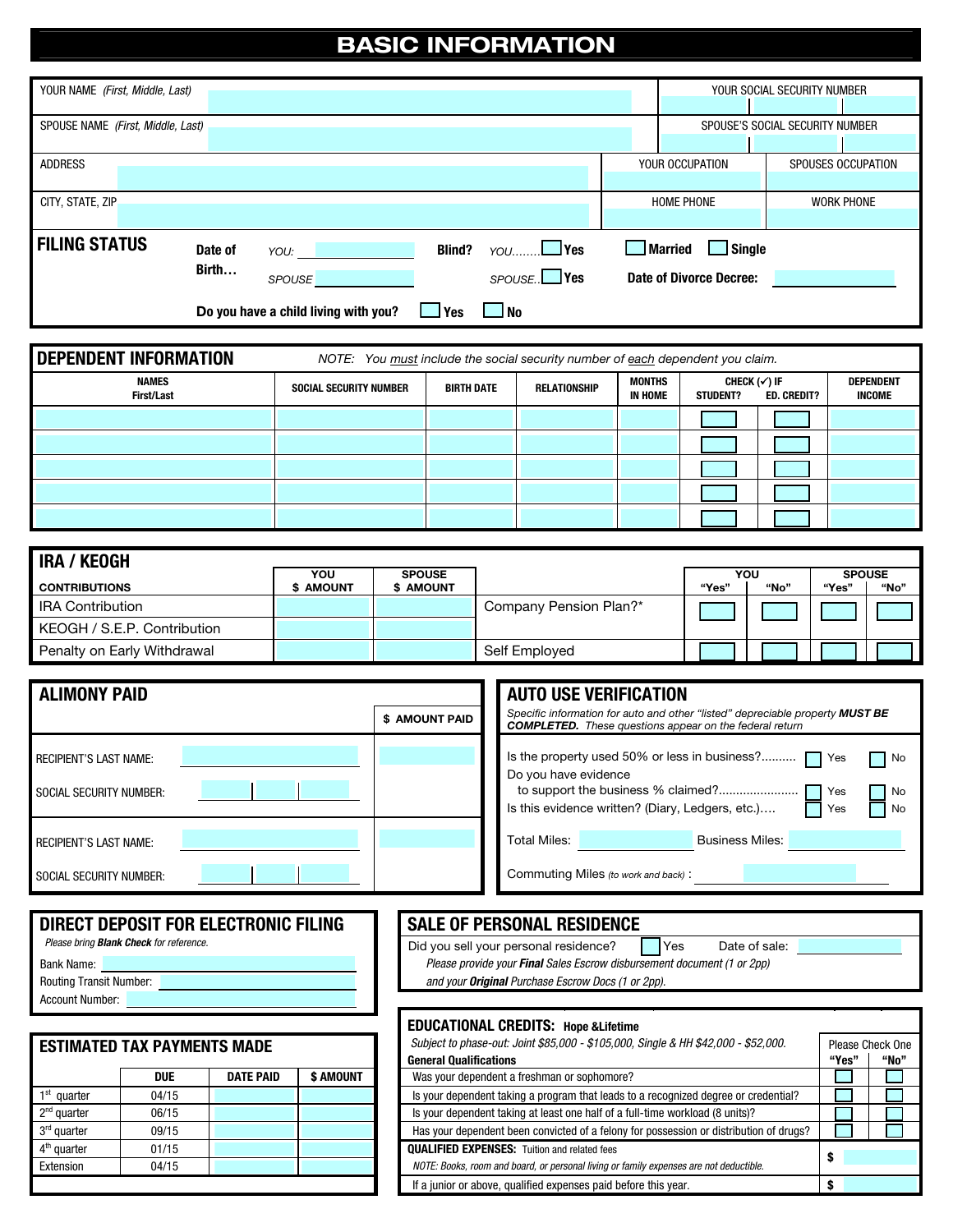# INCOME

| W-2 WAGES       |     |               | <b>DIVIDENDS</b> | Please provide all 1099 DIV's |
|-----------------|-----|---------------|------------------|-------------------------------|
|                 | YOU | <b>SPOUSE</b> |                  | <b>RECEIVED FROM</b>          |
| Number of W-2's |     |               |                  |                               |
| Total Wages     |     |               |                  |                               |
|                 |     |               |                  |                               |

| <b>INTEREST</b> | Please provide <b>all</b> 1099 INT's |           |  |  |  |  |  |  |
|-----------------|--------------------------------------|-----------|--|--|--|--|--|--|
|                 | <b>RECEIVED FROM</b>                 | \$ AMOUNT |  |  |  |  |  |  |
|                 |                                      |           |  |  |  |  |  |  |
|                 |                                      |           |  |  |  |  |  |  |
|                 |                                      |           |  |  |  |  |  |  |
|                 |                                      |           |  |  |  |  |  |  |
|                 |                                      |           |  |  |  |  |  |  |
|                 |                                      |           |  |  |  |  |  |  |
|                 |                                      |           |  |  |  |  |  |  |

|                           |               | <b>DIVIDENDS</b><br>Please provide all 1099 DIV's |           |
|---------------------------|---------------|---------------------------------------------------|-----------|
| YOU                       | <b>SPOUSE</b> | <b>RECEIVED FROM</b>                              | \$ AMOUNT |
|                           |               |                                                   |           |
|                           |               |                                                   |           |
|                           |               |                                                   |           |
| ide <b>all</b> 1099 INT's |               |                                                   |           |
|                           | \$ AMOUNT     |                                                   |           |
|                           |               |                                                   |           |

|                          | <b>SUPPLEMENTAL INCOME</b><br>Please provide all K-1's |                           |  |
|--------------------------|--------------------------------------------------------|---------------------------|--|
| <b>CHECK IF</b><br>"YES" | <b>SOURCE</b>                                          | <b>NUMBER</b><br>OF K-1'S |  |
|                          | <b>Partnership</b>                                     |                           |  |
|                          | <b>Trust</b>                                           |                           |  |
|                          | S. Corp                                                |                           |  |

| <b>SELF EMPLOYED INCOME</b> (Schedule C) |                                                                            |          | <b>RENTAL INCOME</b> (Schedule E, Side 1)                               |              |  |
|------------------------------------------|----------------------------------------------------------------------------|----------|-------------------------------------------------------------------------|--------------|--|
|                                          | Please bring PROFIT & LOSS statement & all Invoices for Capital Purchases. |          | Please bring PROFIT & LOSS statement for each rental.                   |              |  |
|                                          |                                                                            |          |                                                                         |              |  |
|                                          | SUPPLEMENTAL INFORMATION                                                   |          | <b>BUY SELL</b><br>Did you                                              | any rentals? |  |
| <b>BUSINESS NAME</b>                     |                                                                            |          | Provide all relevant Buy and Sell Escrow Docs (1 or 2pp each)           |              |  |
| <b>ADDRESS</b>                           |                                                                            |          |                                                                         |              |  |
| <b>TYPE OF BUSINESS</b>                  | FED ID#                                                                    |          | Did you have any capital improvement? (see below) $\Box$ YES $\Box$ NO  |              |  |
| <b>INVENTORY</b>                         | <b>CAPITAL ADDITIONS</b>                                                   |          | Provide all relevant documents, contracts, receipts, etc.               |              |  |
| <b>BEG. INVENTORY</b>                    | <b>AUTO/TRUCK</b>                                                          |          | <b>NAME OF PROPERTY</b>                                                 |              |  |
| <b>PURCHASES</b>                         | <b>COMPUTERS</b>                                                           |          | <b>GROSS INCOME (Rents)</b>                                             |              |  |
| <b>END INVENTORY</b>                     | FURN/EQUIPMENT                                                             |          | <b>INSURANCE</b>                                                        |              |  |
|                                          | <b>OTHER</b>                                                               |          | <b>INTEREST</b>                                                         |              |  |
|                                          | <b>HOME OFFICE INFORMATION</b>                                             |          | <b>TAXES</b>                                                            |              |  |
| <b>BUSINESS USE %/COST</b>               | <b>TOTAL EXPENSES</b>                                                      | EXPENSES | OTHER OPERATING EXPENSES:                                               |              |  |
| NO OF ROOMS                              | <b>INTEREST</b>                                                            |          | (Auto, Advertising, Cleaning,                                           |              |  |
| SQ FT HOUSE                              | <b>TAXES</b>                                                               |          | Gardening, Association Dues,                                            |              |  |
| SO FT OFFICE                             | <b>RENT</b>                                                                |          | Repairs, Painting, Utilities,                                           |              |  |
| <b>MONTHS USED</b>                       | <b>UTILITIES</b>                                                           |          | Travel, etc.)                                                           |              |  |
| <b>COST OF HOUSE</b>                     | <b>INSURANCE</b>                                                           |          | <b>CAPITAL IMPROVEMENTS</b>                                             |              |  |
| <b>COST OF IMPROVEMENTS</b>              | <b>REPAIRS</b>                                                             |          |                                                                         |              |  |
| COST OF BUILD HM OFF                     | <b>OTHER</b>                                                               |          | (New Roof, Tile, Cement, Carpets,<br>Landscaping, Driveways, Furniture, |              |  |
|                                          | <b>DIRECT OFFICE EXPENSES</b>                                              |          | Appliances, New Plumbing, Fixtures,                                     |              |  |
|                                          | <b>CLEANING</b>                                                            |          | Etc. Other Than Repairs.                                                |              |  |
|                                          | <b>REPAIRS</b>                                                             |          |                                                                         |              |  |

|          | <b>RENTAL INCOME</b> (Schedule E, Side 1)<br>Please bring PROFIT & LOSS statement for each rental.                                  |              |  |  |  |  |  |  |  |
|----------|-------------------------------------------------------------------------------------------------------------------------------------|--------------|--|--|--|--|--|--|--|
|          | <b>BUY SELL</b><br>Did you                                                                                                          | any rentals? |  |  |  |  |  |  |  |
|          | Provide all relevant Buy and Sell Escrow Docs (1 or 2pp each)                                                                       |              |  |  |  |  |  |  |  |
|          | Did you have any capital improvement? (see below) $\Box$ YES<br>- I NO<br>Provide all relevant documents, contracts, receipts, etc. |              |  |  |  |  |  |  |  |
|          | <b>NAME OF PROPERTY</b>                                                                                                             |              |  |  |  |  |  |  |  |
|          | <b>GROSS INCOME (Rents)</b>                                                                                                         |              |  |  |  |  |  |  |  |
|          | <b>INSURANCE</b>                                                                                                                    |              |  |  |  |  |  |  |  |
|          | <b>INTEREST</b>                                                                                                                     |              |  |  |  |  |  |  |  |
|          | <b>TAXES</b>                                                                                                                        |              |  |  |  |  |  |  |  |
| EXPENSES | OTHER OPERATING EXPENSES:                                                                                                           |              |  |  |  |  |  |  |  |
|          | (Auto, Advertising, Cleaning,                                                                                                       |              |  |  |  |  |  |  |  |
|          | Gardening, Association Dues,                                                                                                        |              |  |  |  |  |  |  |  |
|          | Repairs, Painting, Utilities,                                                                                                       |              |  |  |  |  |  |  |  |
|          | Travel, etc.)                                                                                                                       |              |  |  |  |  |  |  |  |
|          | <b>CAPITAL IMPROVEMENTS</b>                                                                                                         |              |  |  |  |  |  |  |  |
|          |                                                                                                                                     |              |  |  |  |  |  |  |  |
|          | (New Roof, Tile, Cement, Carpets,<br>Landscaping, Driveways, Furniture,                                                             |              |  |  |  |  |  |  |  |
|          | Appliances, New Plumbing, Fixtures,                                                                                                 |              |  |  |  |  |  |  |  |
|          | Etc. Other Than Repairs.                                                                                                            |              |  |  |  |  |  |  |  |
|          |                                                                                                                                     |              |  |  |  |  |  |  |  |

| <b>GAINS AND LOSSES FROM SALE OF PROPERTY</b> |                               |                  |  | The 15% capital gains rate (5% if in the 10% or 15% tax bracket) applies if held over 12<br>months. These amounts must be reconciled on your returns. (Include all 1099's.) |                                        |             |                               |             |
|-----------------------------------------------|-------------------------------|------------------|--|-----------------------------------------------------------------------------------------------------------------------------------------------------------------------------|----------------------------------------|-------------|-------------------------------|-------------|
| How many 1099-B forms did you receive?        | Total of all $1099-B(s)$ : \$ |                  |  |                                                                                                                                                                             | How many 1099-S forms did you receive? |             | Total of all $1099-S(s)$ : \$ |             |
| DESCRIPTION                                   | <b>DATE PURCH.</b>            | <b>DATE SOLD</b> |  | <b>SALE PRICE</b><br><b>PURCH. PRICE</b>                                                                                                                                    |                                        | <b>LOSS</b> |                               | <b>GAIN</b> |
|                                               |                               |                  |  |                                                                                                                                                                             |                                        |             |                               |             |
|                                               |                               |                  |  |                                                                                                                                                                             |                                        |             |                               |             |
|                                               |                               |                  |  |                                                                                                                                                                             |                                        |             |                               |             |
|                                               |                               |                  |  |                                                                                                                                                                             |                                        |             |                               |             |

| <b>OTHER INCOME</b>          | Please provide <b>all</b> 1099's received. |                           |                                     |
|------------------------------|--------------------------------------------|---------------------------|-------------------------------------|
| <b>SOURCE (DOCUMENT)</b>     | <b>YOUR \$ AMOUNT</b>                      | <b>SPOUSE'S \$ AMOUNT</b> | <b>SOURCE (DOCUMENT)</b>            |
| Unemployment (1099)          |                                            |                           | Alimony (Divorce Decree)            |
| Social Security (1099)       |                                            |                           | California Lottery (1099)           |
| Pensions (1099R)             |                                            |                           | California Lottery Loses (Tickets)  |
| State Refunds (1099)         |                                            |                           | Other Gambling (1099)               |
| Jury Duty Check (Check Stub) |                                            |                           | Gambling Losses (Must Substantiate) |
| Finder Fees (1099)           |                                            |                           | Prizes (1099)                       |
| Director Fees (1099)         |                                            |                           | Other:                              |

| ER INCOME<br>Please provide all 1099's received. |                |                           |  |                                     |                       |                           |
|--------------------------------------------------|----------------|---------------------------|--|-------------------------------------|-----------------------|---------------------------|
| <b>Source (Document)</b>                         | YOUR \$ AMOUNT | <b>SPOUSE'S \$ AMOUNT</b> |  | <b>SOURCE (DOCUMENT)</b>            | <b>YOUR \$ AMOUNT</b> | <b>SPOUSE'S \$ AMOUNT</b> |
| oloyment (1099)                                  |                |                           |  | Alimony (Divorce Decree)            |                       |                           |
| Security (1099)                                  |                |                           |  | California Lottery (1099)           |                       |                           |
| ns (1099R)                                       |                |                           |  | California Lottery Loses (Tickets)  |                       |                           |
| Refunds (1099)                                   |                |                           |  | Other Gambling (1099)               |                       |                           |
| uty Check (Check Stub)                           |                |                           |  | Gambling Losses (Must Substantiate) |                       |                           |
| Fees (1099)                                      |                |                           |  | Prizes (1099)                       |                       |                           |
| or Fees (1099)                                   |                |                           |  | Other:                              |                       |                           |